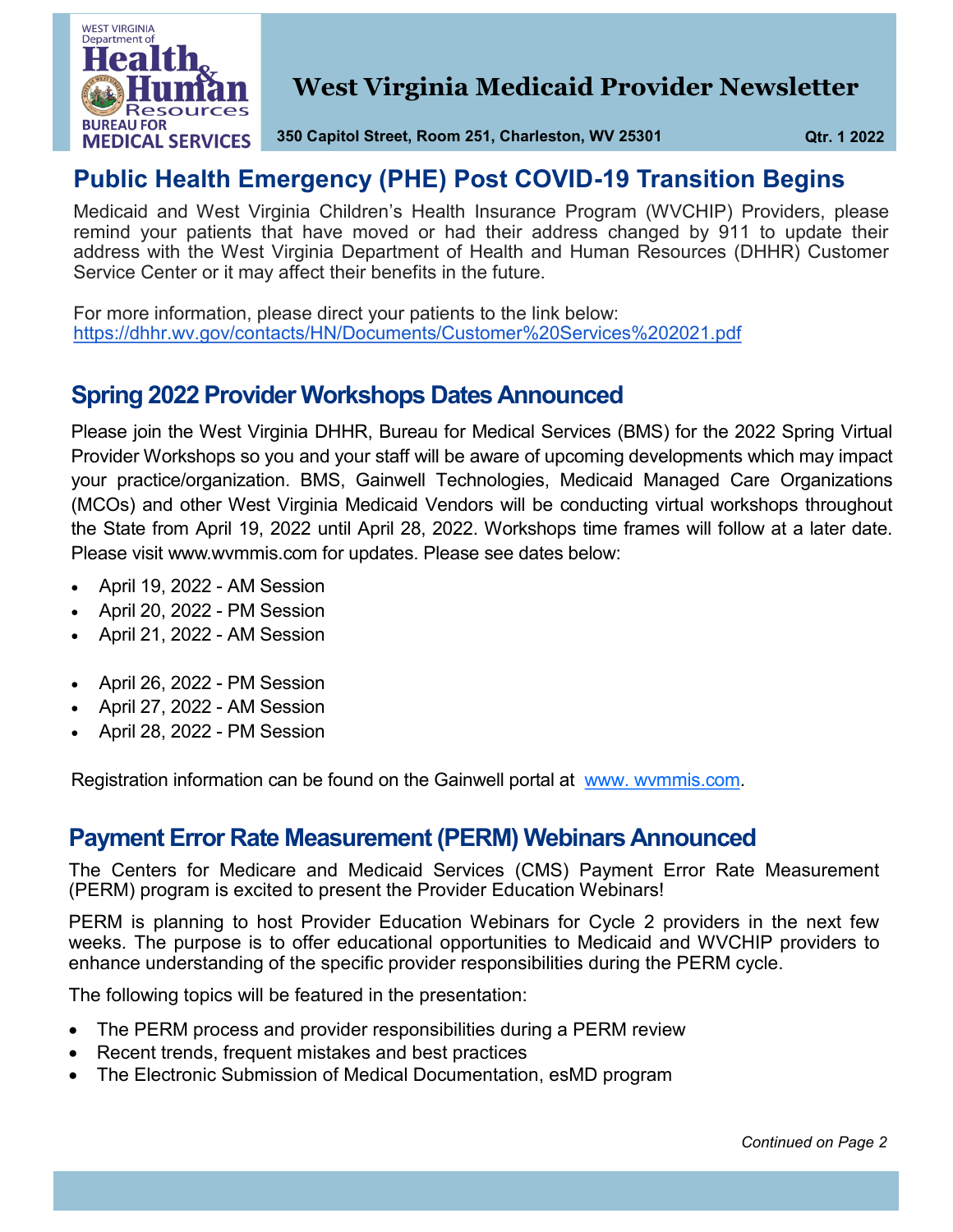### **Payment Error Rate Measurement (PERM) Webinars Announced (Cont.)**

Listed below are the three dates and times that webinars will be offered. Please note, all three webinars will consist of the same information covering the topics mentioned above. The webinar sessions will be recorded and one of the sessions will be uploaded to the PERM website. Providers can send questions to the PERM Review Contractor: [PERMRC\\_Providerinquiries@nciinc.com.](mailto:%20PERMRC_Providerinquiries@nciinc.com)

- 1. Tuesday, April 12, 2022, 1:00pm 2:00pm
- 2. Wednesday, April 13, 2022, 3:00pm 4:00pm
- 3. Thursday, April 14, 2022, 3:00pm 4:00pm

To register, please click [here](https://cms.zoomgov.com/webinar/register/WN_zhpBrzv3Se63X2XzzS3YJQ) or visit [https://cms.zoomgov.com/webinar/register/](https://cms.zoomgov.com/webinar/register/WN_zhpBrzv3Se63X2XzzS3YJQ) [WN\\_zhpBrzv3Se63X2XzzS3YJQ.](https://cms.zoomgov.com/webinar/register/WN_zhpBrzv3Se63X2XzzS3YJQ)

#### **Registration closes April 10, 2022 at 5:00p.m. ET.**

Have questions? Please email [PERMRC\\_ProviderInquiries@nciinc.com.](mailto:%20PERMRC_ProviderInquiries@nciinc.com.)

Want more information about PERM? Please [click here.](https://www.cms.gov/Research-Statistics-Data-and-Systems/Monitoring-Programs/Improper-Payment-Measurement-Programs/PERM)

#### **Peer Recovery Support Specialists Requirement Update**

Beginning October 1, 2022, BMS will require the West Virginia Certification Board for Addiction & [Prevention Professionals.](https://www.wvcbapp.org/) Peer Recovery certification as credentials for all existing and new Peer Recovery Support Specialists (PRSS) to be reimbursed for PRSS services. BMS will terminate its own certification process on September 30, 2022. Furthermore, BMS will require all PRSS to obtain a National Provider Identifier (NPI). The NPI taxonomy for PRSS will be 175T00000X. These two requirements will need to be in place on October 1, 2022. In order to be reimbursed for PRSS services under West Virginia Medicaid, Licensed Behavioral Health Centers (LBHCs) will have to enroll each PRSS they employ as a rendering NPI through Gainwell Technologies by August 1, 2022.

Additional information for PRSS services can be found in [Section 504.15.1,](https://dhhr.wv.gov/bms/Pages/Manuals.aspx) *Chapter 504, [Substance Use Disorder Services](https://dhhr.wv.gov/bms/Pages/Manuals.aspx)* policy manual.

To obtain an NPI, please visit the [Centers for Medicare and Medicaid Services \(CMS\) "How to](https://www.cms.gov/Regulations-and-Guidance/Administrative-Simplification/NationalProvIdentStand/apply)  [Apply" webpage](https://www.cms.gov/Regulations-and-Guidance/Administrative-Simplification/NationalProvIdentStand/apply) or [Gainwell Technologies webpage.](https://dhhr.wv.gov/bms/Provider/DXC/Pages/default.aspx)

#### **Kepro Announces New Prior Authorization Platform**

Kepro Medical Services will be transitioning platforms from WV C3 Provider Portal to Atrezzo New Generation (ANG) for prior authorization submissions in 2022. The transition to ANG will not affect the policies set in place by the Bureau for Medical Services. Kepro will conduct all communications regarding the transition to ANG via email and by updating the Kepro website: [https://wvaso.kepro.com.](https://wvaso.kepro.com) 

All enrolled West Virginia Medicaid providers should update their contact information by going to [https://survey.alchemer.com/s3/6268630/Kepro](https://survey.alchemer.com/s3/6268630/Kepro-Medical-Provider-Contact-Information-Update)-Medical-Provider-Contact-Information-Update and filling out the contact information form. This information is for Kepro only. This will not update provider enrollment information with Gainwell Technologies.

> *Continued on Page 3*WEST VIRGINIA **Health.**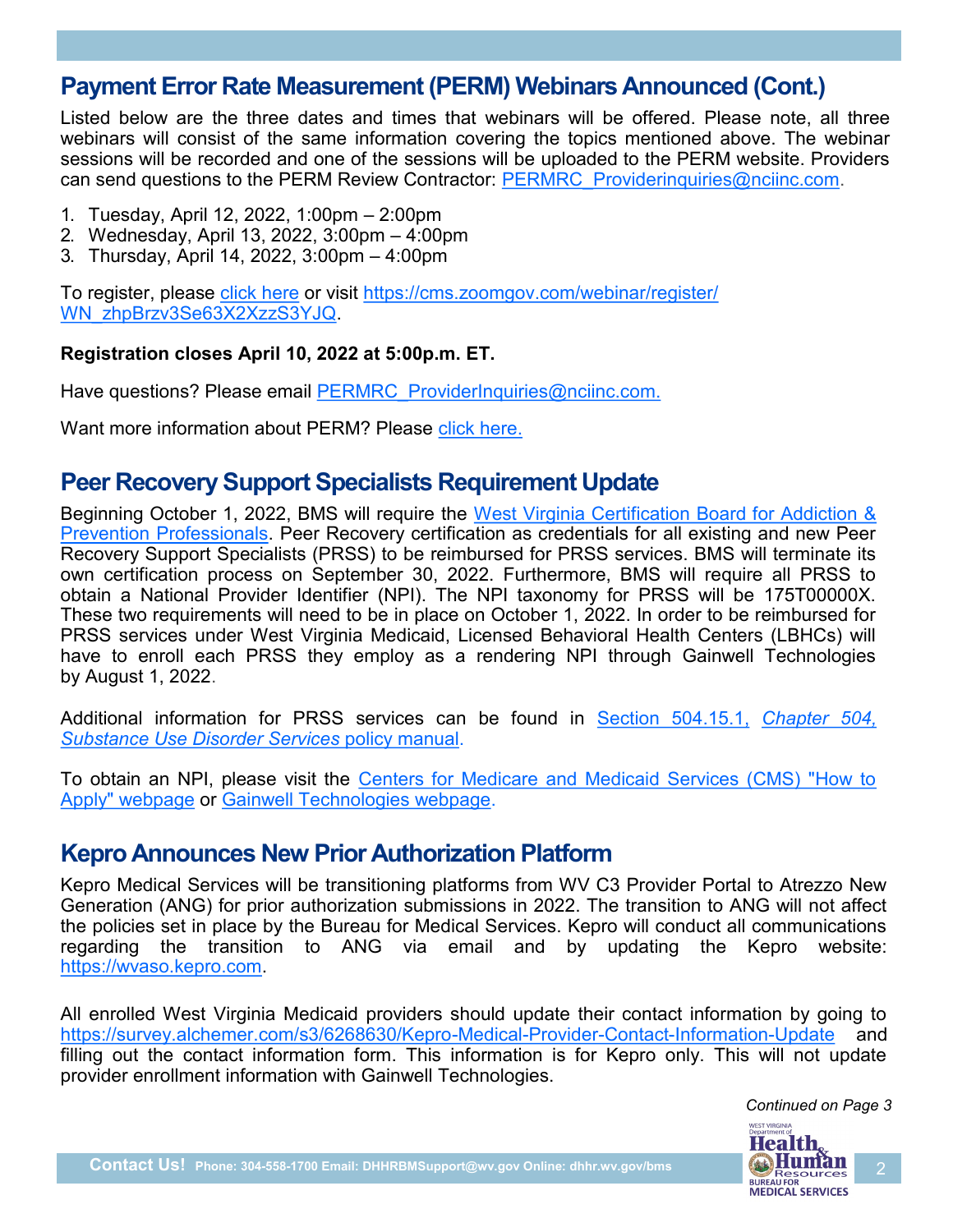### **Kepro Announces New Prior Authorization Platform (Cont.)**

It is vital that users update their contact information and attend the trainings to gain an understanding of the new system's features. This will ensure requests are completed accurately and timely. Kepro will provide assistance and guidance to all users/providers throughout the transition.

Any questions or concerns may be emailed to wymedicalservices@kepro.com.

# **Telehealth Update**

Effective January 1, 2022, the CMS added place of service 10 – telehealth provided in a patient's home. This is a location other than a hospital or other facility where the patient receives care in a private residence. The patient is in their home when receiving health services or health related services through telecommunication technology. Place of service 02 will still be utilized for telehealth provided other than in the patient's home.

# **Tubal Ligation Billing Reminder**

In accordance with Senate Bill 716, effective July 1, 2020, BMS will cover tubal ligation without requiring at least 30 days between the date of informed consent and the date of the tubal ligation procedure.

All claims for this service with a date of service on or after July 1, 2020 should be submitted to Gainwell Technologies for processing and payment, including those for members enrolled in an MCO.

The Sterilization Consent Form is still required and must be kept on file by the provider but is no longer required to be sent in with the claim.

#### **Professional and Facility Claims-Single Surgery:**

Includes current procedural terminology (CPT) codes 58600, 58605, 58611 and 58615. All claims billed with the following codes for single surgeries, including members that belong to an MCO, should be sent for processing to Gainwell Technologies for processing.

#### **Professional Claims- Multiple Surgeries:**

If the Medicaid member belongs to an MCO and the claim involves multiple CPT codes, one of which is 58600, 58605, 58611 or 58615, copy of the claim should be sent to the MCO and Gainwell Technologies.

If the member belongs to fee-for-services (FFS), Medicaid and the claim involves multiple surgeries, one of which is 58600, 58605, 58611 or 58615, the claim should be sent to Gainwell Technologies only.

#### **Facility Claims - Multiple Surgeries:**

If the member belongs to an MCO and the claim involves multiple surgeries, one of which is 58600, 58605, 58611 or 58615, the claim should be sent to the MCO.

If the member belongs to FFS Medicaid and the claim involves multiple surgeries, one of which is 58600, 58605, 58611 or 58615, the claim should be sent to Gainwell Technologies only.

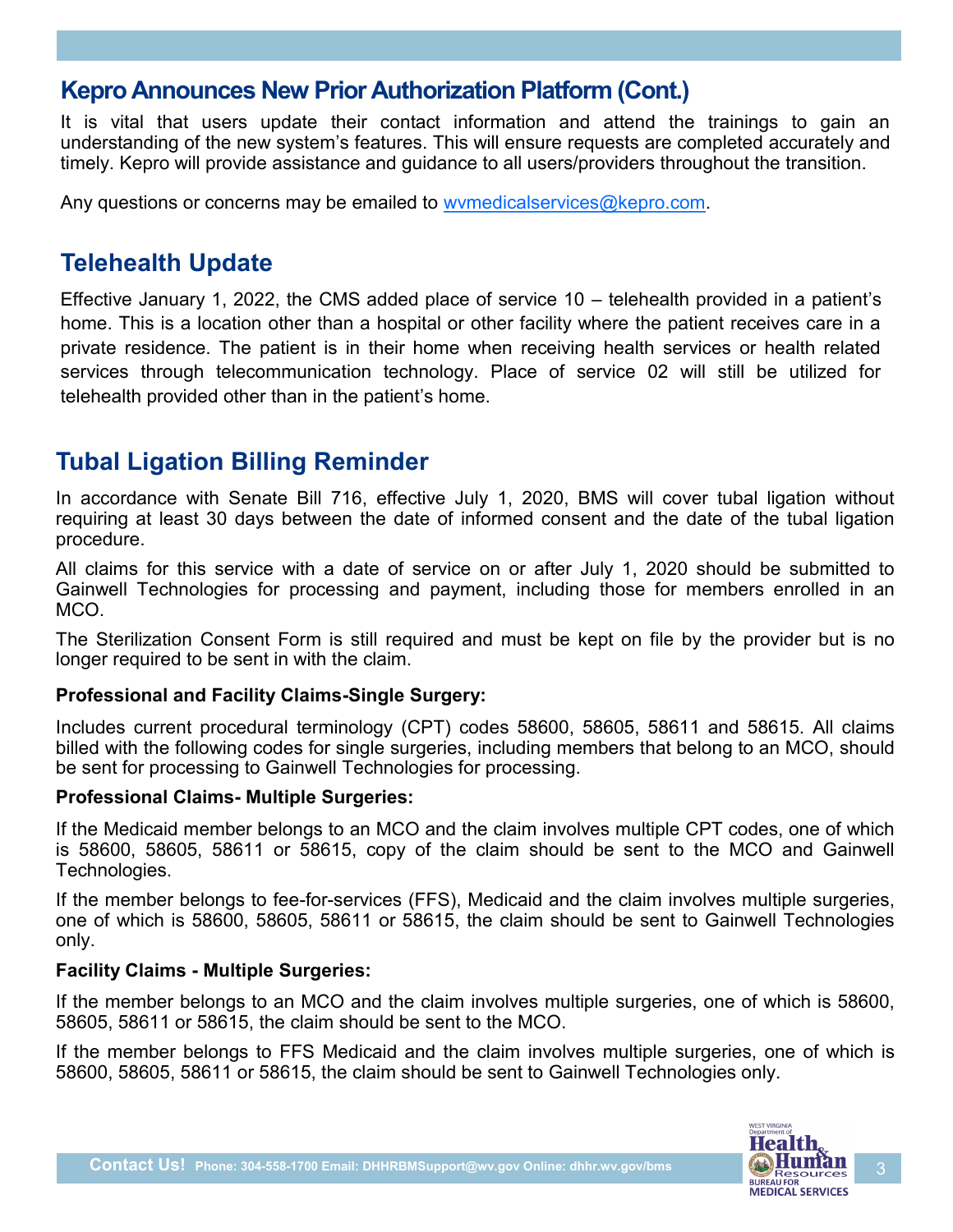# **Healthcare Common Procedure Coding System (HCPCS) Update**

Effective July 1, 2021, HCPCS Code G2213: Initiation of medication to treat opioid use disorder (OUD) in the emergency department setting, including assessment, referral to ongoing care, and arranging access to supportive services is covered when billed with a primary current procedural terminology (CPT) Code.99281, 99282, 99283, 99284, OR 99285.

#### **West Virginia Medicaid Increases Reimbursement**

West Virginia Medicaid is now reimbursing \$35 in addition to the \$40 reimbursement for in-home administration of the COVID-19 vaccine. The total is now \$75.

#### **West Virginia Medicaid Implements New Claims Transaction**

West Virginia Medicaid has implemented a new D1 claims transaction. Pharmacies can use the new transaction to test whether a product will be covered or not and at what reimbursement rate. The functionality will allow test claims to be run without affecting the pharmacy pay cycle.

### **Gainwell Technologies Update: Federally Qualified Health Centers**

As of November 2020, all Federally Qualified Health Centers (FQHCs) billing T1015 for dental services must bill charges on all lines or claim will be denied.

### **West Virginia Medicaid Office of Pharmacy Services Update: Hepatitis C Criteria**

The BMS Office of Pharmacy Services has updated the Hepatitis C Virus (HCV) Therapy criteria. The update allows for retreatment for individuals who failed therapy as well as people who were reinfected. Previously, they were not due to the once in a lifetime treatment. Please see the Office of Pharmacy Services Prior Authorization Criteria webpage to view the updated HCV Therapy criteria at [https://dhhr.wv.gov/bms/BMS%20Pharmacy/Pages/PA](https://dhhr.wv.gov/bms/BMS%20Pharmacy/Pages/PA-Criteria.aspx)-Criteria.aspx.

### **Pharmacies Receive Naloxone Edit**

Pharmacies will receive a Naloxone edit when certain prescriptions and prescription combinations are filled for an individual. West Virginia Medicaid encourages safe prescribing for individuals who may be at risk for overdoses. If an individual has not been prescribed Naloxone in the last three months and is on a high enough dose of an opioid, or if the patient appears to be receiving an opioid in combination with a sedative hypnotic, benzodiazepine or a muscle relaxant, a Naloxone edit will post to encourage the pharmacist to ask the patient if they wish to receive Naloxone with their opioid prescription. Pharmacies will also be encouraged to offer Naloxone whenever a patient is filling any type of medication-assisted therapy used for the treatment of Opioid Use Disorder without a paid naloxone claim being detected in the previous three months.

### **Preferred Drug List Update**

Sublocade is now a covered preferred agent on the Office of Pharmacy's Preferred Drug List (PDL) following manufacturer recommendations.

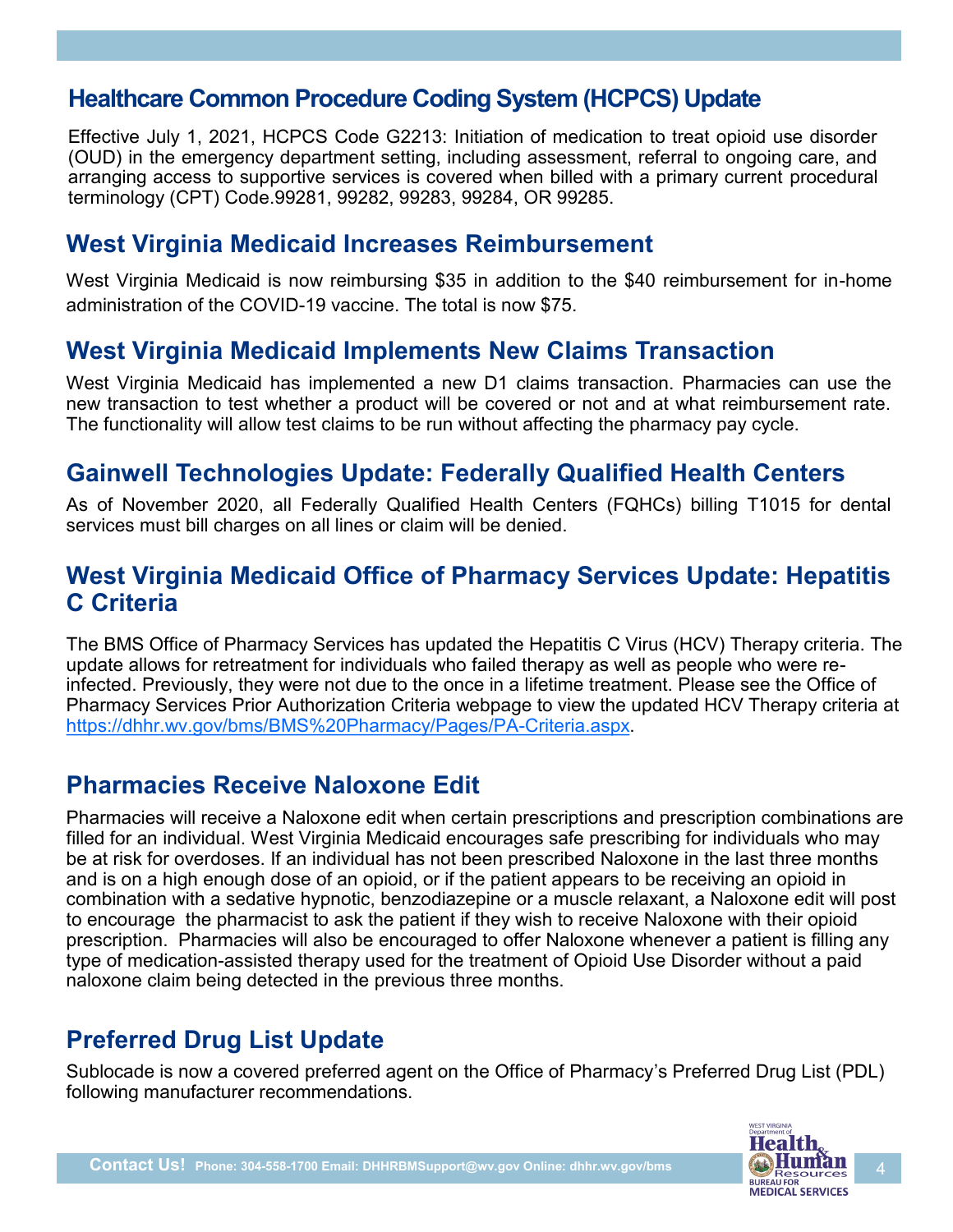# **Bureau for Medical Services Improves New Product Requests**

BMS frequently receives requests from manufacturers to open and determine reimbursement for new Healthcare Common Procedure Coding System (HCPCS) codes or products, especially wound care products. BMS **does not** consider requests from manufacturers but will consider requests received from a West Virginia Medicaid enrolled treating provider.

The BMS medical director's team developed a process to respond efficiently to the requests. Below are the steps that will be followed:

- Requests must be received in writing and will be stamped with the date received.
- Document will be forwarded to the specified program manager to review and confirm the request is for the new code or product.
- The review process will include extensive research from members of the policy unit and medical director which includes answering the following:
	- 1. Is there evidence-based-review results?
	- 2. Does the product have a HCPCS code assigned?
	- 3. Are there less expensive effective alternatives?
	- 4. Are other states or insurances covering the item?

Once the review process is complete and a final determination to open coverage for a new product has been made, the decision will be reflected on the West Virginia BMS website and fee schedules.

#### **West Virginia Medicaid Awards Recovery Audit Contractor**

This summer, West Virginia Medicaid awarded a contract to Health Management Systems, Inc. (HMS) to act as the agency's Recovery Audit Contractor (RAC). Under federal regulations (42 CFR 455.500 et seq.), state Medicaid agencies are required to establish a RAC program as a measure to promote the integrity of the Medicaid program. The West Virginia Medicaid Office of Program Integrity will administer the HMS RAC contract.

HMS' RAC program assists states in identifying overpayments/underpayments and recovering any overpayments made to Medicaid providers. Overpayments may be the result of provider billing or coding errors, failure to properly coordinate benefits, overuse of services, fraud, or abuse. HMS will review Medicaid claims submitted by providers and upon determination of an overpayment, HMS will provide notice to providers who will be given the following response options to be received by HMS within 60 days of notification of overpayment:

- Payment in full
- Placement of a lien against future payments for Medicaid reimbursement recovery schedule of up to a 12-month period, through monthly payments or the placement of a lien against future payments
- Directions on how to submit a written request with supporting documentation for reconsideration by HMS

The HMS reviews will begin in early 2022. Once work under the RAC program begins, HMS will correspond directly with providers on behalf of West Virginia Medicaid. Should you receive written notification from HMS, please ensure that you review and respond promptly as indicated in the notice. All written correspondence from HMS about a provider review will include a toll-free number for providers to contact HMS with any questions.

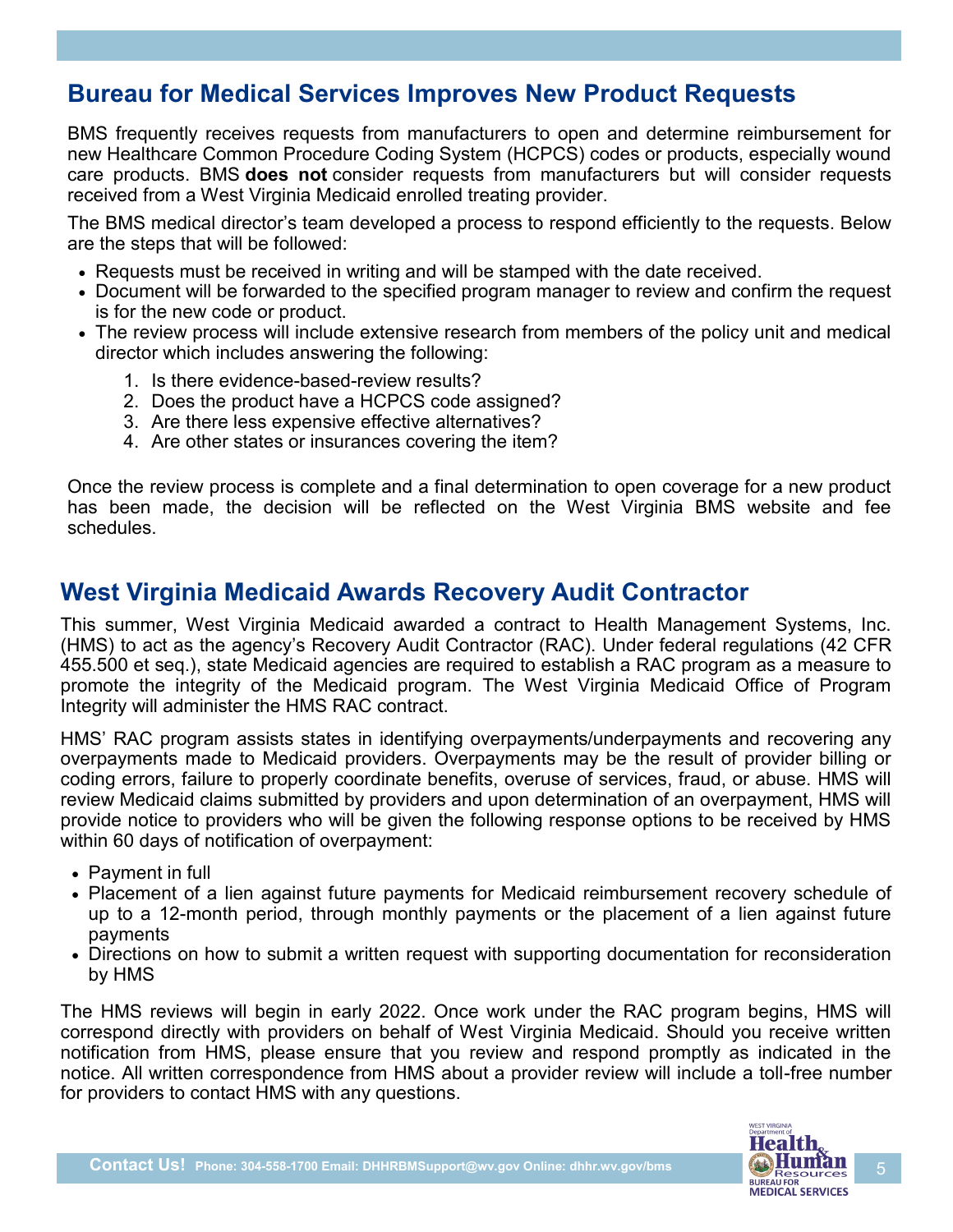#### **Quality Corner**

BMS occasionally mails communications to enrolled providers, including requests for businesscritical information, such as certification/license renewal updates, which could cause payment delays if not received timely. Help prevent delays by updating your information in Gainwell Techonologies provider portal or by completing the provider change of address [form](https://www.wvmmis.com/Forms/Address%20Change%202019.pdf) via mail/[email](mailto:wvproviderenrollment@gainwelltechnologies.com?subject=Provider%20Update) when you change locations, mailing address, telephone number, etc.

Since Medicaid members can access provider contact information through the Mountain Health Trust provider directories, incorrect contact information can prevent new patients from finding you because neither BMS nor the Medicaid Managed Care Plans (MCPs) have your updated contact information on file.

Additionally, West Virginia Medicaid contracts with Qlarant, the State's External Quality Review Organization (EQRO), to ensure that appropriate access to care is available to Medicaid members according to the Federal Regulations (42 CFR §438.206 - [Availability of Services\)](https://www.govinfo.gov/content/pkg/CFR-2020-title42-vol4/pdf/CFR-2020-title42-vol4-sec438-206.pdf) which includes contact success rates. In 2020, 17.5% of the attempts to contact a provider after-hours were unsuccessful due to the phone number on file failing to reach the intended provider. Keeping provider demographics on file with Gainwell Technologies current will ensure that appropriate provider contact information is available to all Medicaid fee-for-service and Managed Care Plan members.

### **The Coding Corner: 2022 Update**

The year 2022 [current procedural terminology](https://www.ama-assn.org/amaone/cpt-current-procedural-terminology) (CPT) code set will have a series of 24 vaccinespecific codes that are the model for efficiently reporting and tracking immunizations and administrative services against the coronavirus (SARS-CoV-2).

The COVID-19 vaccine and administration codes are among 405 editorial changes in the 2022 CPT code set, including 249 new codes, 63 deletions and 93 revisions. More than 40% of the editorial changes are tied to new technology services described in Category III CPT codes and the continued expansion of the proprietary laboratory analyses section of the CPT code set.

Other important additions to the 2022 CPT code set include the creation of five new CPT codes to report therapeutic remote monitoring, expanding on the remote physiologic monitoring codes that were created in 2020. New codes have also been created for principal care management which allow physicians and other health care providers to report care management for patients with one complex chronic condition.

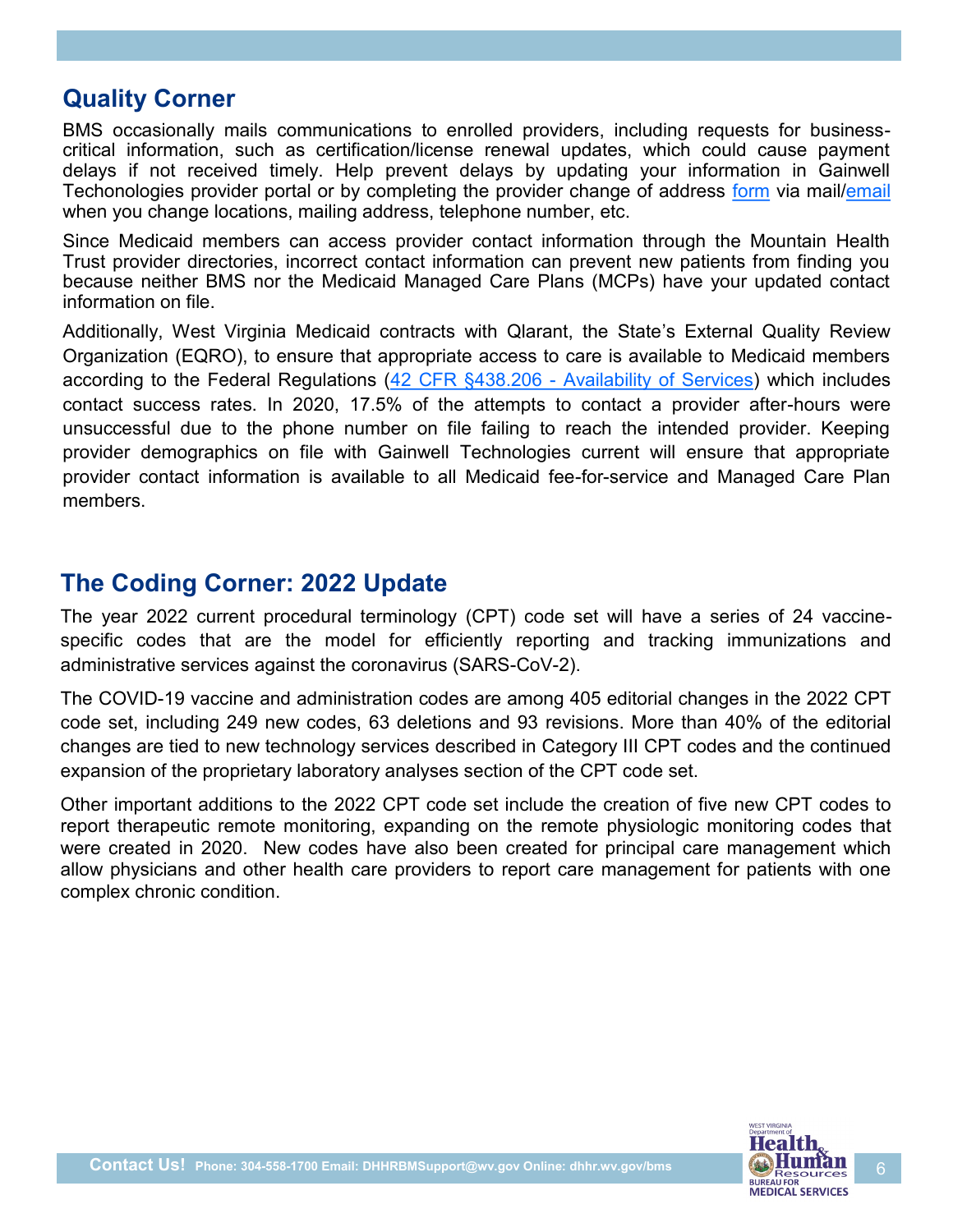

The *West Virginia Medicaid Provider Newsletter* is a joint quarterly publication of the West Virginia Department of Health and Human Resources (DHHR), Bureau for Medical Services (BMS), Bureau for Public Health (BPH), WVCHIP, and Gainwell Technologies (formerly DXC Technology).

DHHR Cabinet Secretary: Bill J. Crouch DHHR Deputy Secretary: Russell Crane DHHR Deputy Secretary: Jeremiah Samples DHHR BMS Commissioner: Cynthia E. Beane

Contributing writers: Margaret Brown, Joy Burns, Tanya Cyrus, Jennifer Myers and Amy Sutton Sierra Hall - KEPRO; and Angela Stanley and Whitney Choyce - Gainwell Technologies.